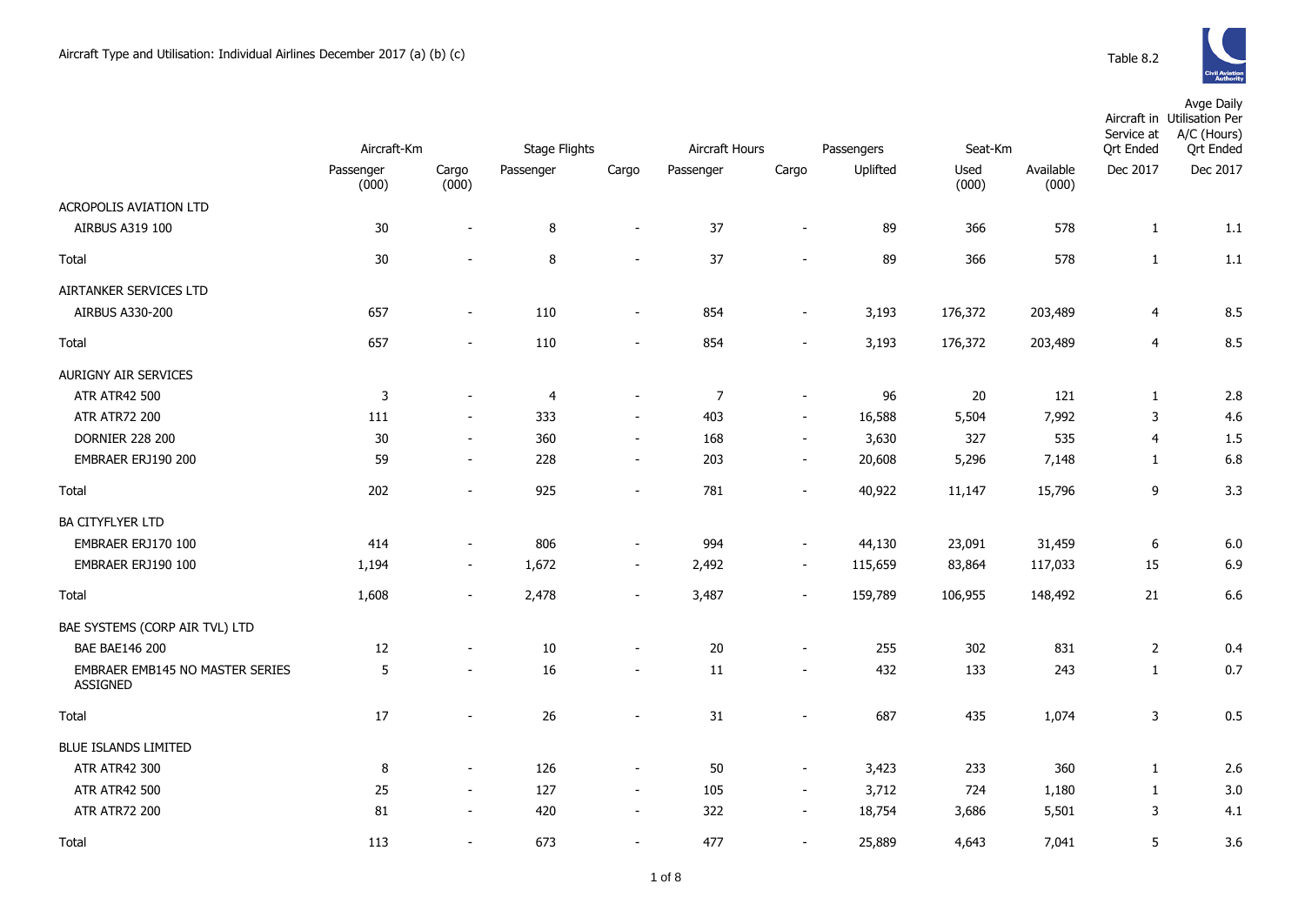Avge Daily

|                                                    | Aircraft-Km              |                          |                          | <b>Stage Flights</b>     |                          | Aircraft Hours           |                          | Passengers<br>Seat-Km    |                          | Service at<br><b>Qrt Ended</b> | Aircraft in Utilisation Per<br>A/C (Hours)<br><b>Qrt Ended</b> |
|----------------------------------------------------|--------------------------|--------------------------|--------------------------|--------------------------|--------------------------|--------------------------|--------------------------|--------------------------|--------------------------|--------------------------------|----------------------------------------------------------------|
|                                                    | Passenger<br>(000)       | Cargo<br>(000)           | Passenger                | Cargo                    | Passenger                | Cargo                    | Uplifted                 | Used<br>(000)            | Available<br>(000)       | Dec 2017                       | Dec 2017                                                       |
| <b>BMI REGIONAL</b>                                |                          |                          |                          |                          |                          |                          |                          |                          |                          |                                |                                                                |
| <b>EMBRAER EMB135 NO MASTER SERIES</b><br>ASSIGNED | 172                      | $\overline{\phantom{a}}$ | 274                      | $\overline{\phantom{a}}$ | 386                      | $\overline{\phantom{a}}$ | 6,047                    | 3,960                    | 6,381                    | 4                              | 4.8                                                            |
| EMBRAER EMB145 NO MASTER SERIES<br><b>ASSIGNED</b> | 1,237                    | $\overline{\phantom{a}}$ | 1,955                    | $\overline{\phantom{a}}$ | 2,701                    |                          | 39,584                   | 34,450                   | 60,610                   | 16                             | 6.0                                                            |
| Total                                              | 1,409                    |                          | 2,229                    |                          | 3,087                    |                          | 45,631                   | 38,410                   | 66,991                   | 20                             | 5.8                                                            |
| BRITISH AIRWAYS PLC                                |                          |                          |                          |                          |                          |                          |                          |                          |                          |                                |                                                                |
| AIRBUS A318 100                                    | 145                      | $\blacksquare$           | 39                       | $\blacksquare$           | 209                      | $\sim$                   | 607                      | 3,392                    | 4,649                    | 1                              | 10.2                                                           |
| AIRBUS A319 100                                    | 4,360                    | $\overline{\phantom{a}}$ | 5,722                    | $\overline{\phantom{a}}$ | 9,715                    | $\overline{\phantom{a}}$ | 585,095                  | 448,485                  | 583,558                  | 44                             | 7.6                                                            |
| <b>AIRBUS A320 200</b>                             | 8,404                    | $\overline{\phantom{a}}$ | 7,646                    | $\sim$                   | 16,210                   | $\sim$                   | 932,206                  | 1,039,372                | 1,330,906                | 67                             | 8.5                                                            |
| <b>AIRBUS A321 200</b>                             | 2,230                    | $\sim$                   | 2,195                    | $\sim$                   | 4,516                    | $\sim$                   | 311,490                  | 301,473                  | 394,558                  | 18                             | 8.4                                                            |
| <b>AIRBUS A380 800</b>                             | 3,344                    | $\overline{\phantom{a}}$ | 371                      | $\overline{\phantom{a}}$ | 4,186                    | $\overline{\phantom{a}}$ | 147,615                  | 1,335,177                | 1,568,421                | 12                             | 12.2                                                           |
| BOEING 747 400                                     | 10,851                   | $\overline{\phantom{a}}$ | 1,602                    | $\overline{\phantom{a}}$ | 13,780                   | $\overline{\phantom{a}}$ | 402,996                  | 2,756,508                | 3,323,935                | 36                             | 12.6                                                           |
| <b>BOEING 767-300</b>                              | 782                      | $\overline{\phantom{a}}$ | 662                      | $\sim$                   | 1,489                    | $\sim$                   | 126,237                  | 151,899                  | 196,160                  | $\overline{7}$                 | 7.4                                                            |
| <b>BOEING 777 200</b>                              | 15,515                   | $\overline{\phantom{a}}$ | 2,494                    | $\sim$                   | 20,181                   | $\sim$                   | 457,666                  | 3,050,913                | 3,755,986                | 46                             | 14.3                                                           |
| <b>BOEING 777 300</b>                              | 3,883                    | $\overline{\phantom{a}}$ | 497                      | $\blacksquare$           | 4,977                    | $\sim$                   | 103,997                  | 903,520                  | 1,153,365                | 12                             | 13.3                                                           |
| <b>BOEING 787 8</b>                                | 3,020                    | $\blacksquare$           | 419                      | $\overline{\phantom{a}}$ | 3,893                    | $\overline{\phantom{a}}$ | 74,340                   | 532,294                  | 646,216                  | 9                              | 14.8                                                           |
| <b>BOEING 787 9</b>                                | 4,886                    | $\overline{\phantom{a}}$ | 642                      | $\blacksquare$           | 6,230                    | $\sim$                   | 108,893                  | 830,054                  | 1,055,375                | 16                             | 14.0                                                           |
| Total                                              | 57,420                   | $\overline{\phantom{a}}$ | 22,289                   | $\overline{\phantom{a}}$ | 85,386                   | $\overline{\phantom{a}}$ | 3,251,142                | 11,353,087               | 14,013,129               | 268                            | 10.8                                                           |
| CARGOLOGICAIR LTD                                  |                          |                          |                          |                          |                          |                          |                          |                          |                          |                                |                                                                |
| BOEING 747 400                                     | $\overline{\phantom{a}}$ | 531                      | $\overline{\phantom{a}}$ | 122                      | $\overline{\phantom{a}}$ | 714                      |                          |                          |                          | $\overline{2}$                 | 10.7                                                           |
| <b>BOEING 747 8</b>                                | $\blacksquare$           | 264                      | $\sim$                   | 51                       | $\sim$                   | 349                      |                          |                          | $\overline{\phantom{a}}$ | 1                              | 12.1                                                           |
| Total                                              |                          | 795                      |                          | 173                      | $\overline{\phantom{a}}$ | 1,063                    |                          |                          |                          | 3                              | 11.2                                                           |
| <b>CELLO AVIATION LTD</b>                          |                          |                          |                          |                          |                          |                          |                          |                          |                          |                                |                                                                |
| BAE AVRO146RJ 100                                  |                          |                          |                          |                          |                          |                          | $\overline{\phantom{a}}$ |                          | $\overline{\phantom{a}}$ | $\mathbf{1}$                   |                                                                |
| <b>BAE BAE146 200</b>                              | 4                        |                          | 11                       | $\overline{\phantom{a}}$ | 9                        |                          | 382                      | 142                      | 172                      | 1                              | 0.3                                                            |
| BOEING 737-300                                     |                          |                          | $\overline{a}$           |                          | $\sim$                   |                          | $\sim$                   | $\overline{\phantom{a}}$ | $\sim$                   | 1                              | 0.2                                                            |
| Total                                              | $\overline{4}$           |                          | 11                       |                          | 9                        |                          | 382                      | 142                      | 172                      | 3                              | 0.2                                                            |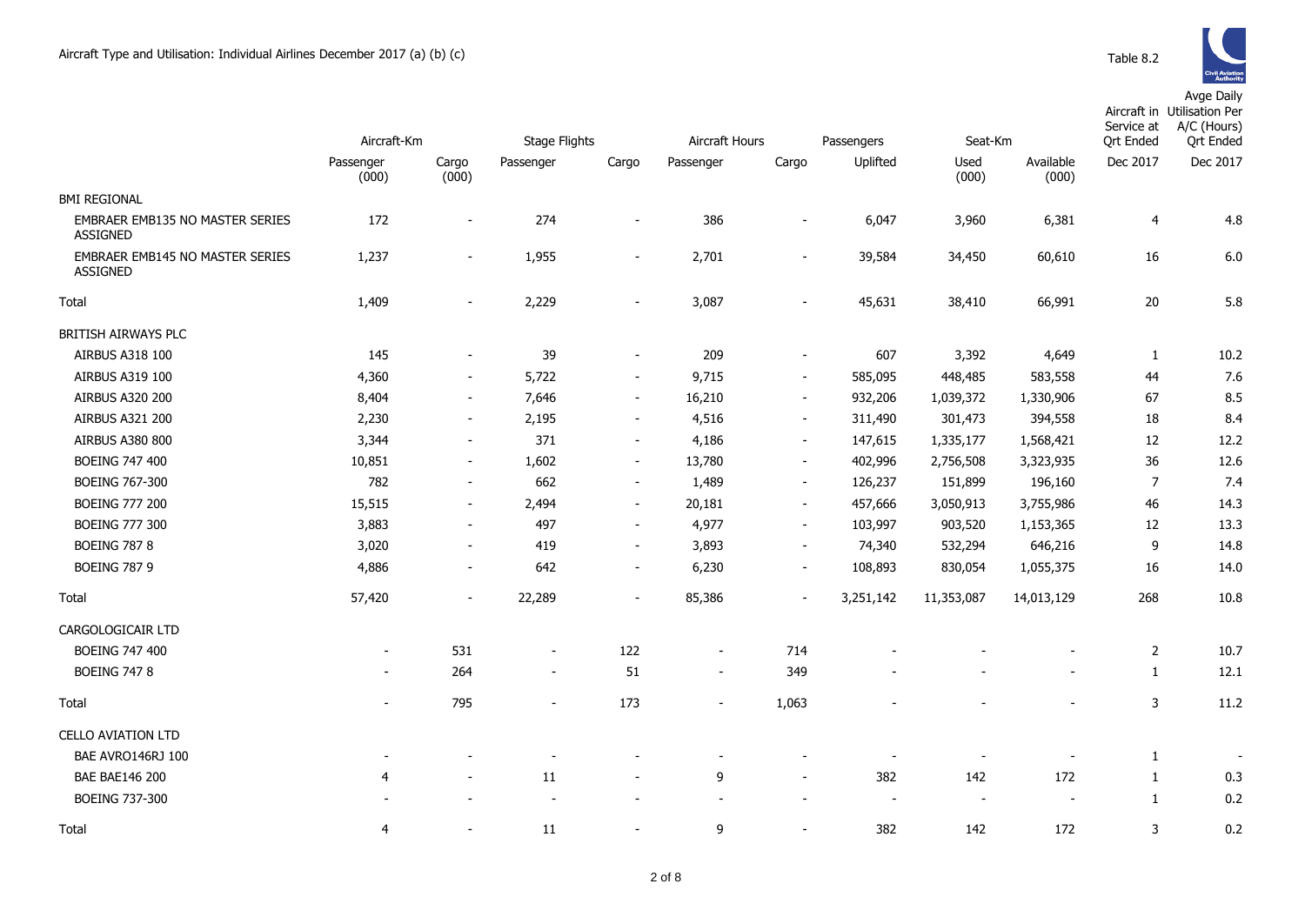

|                                                        | Aircraft-Km              |                          | <b>Stage Flights</b>     |                          | Aircraft Hours<br>Passengers |                          |           | Seat-Km        |                          | Service at<br><b>Qrt Ended</b> | Aircraft in Utilisation Per<br>A/C (Hours)<br><b>Qrt Ended</b> |
|--------------------------------------------------------|--------------------------|--------------------------|--------------------------|--------------------------|------------------------------|--------------------------|-----------|----------------|--------------------------|--------------------------------|----------------------------------------------------------------|
|                                                        | Passenger<br>(000)       | Cargo<br>(000)           | Passenger                | Cargo                    | Passenger                    | Cargo                    | Uplifted  | Used<br>(000)  | Available<br>(000)       | Dec 2017                       | Dec 2017                                                       |
| DHL AIR LTD                                            |                          |                          |                          |                          |                              |                          |           |                |                          |                                |                                                                |
| <b>BOEING 757-200</b>                                  | $\overline{\phantom{a}}$ | 978                      | $\overline{\phantom{a}}$ | 1,186                    | $\overline{\phantom{a}}$     | 1,942                    |           |                |                          | 21                             | 3.0                                                            |
| <b>BOEING 767-300</b>                                  | $\overline{\phantom{a}}$ | 1,188                    | $\blacksquare$           | 317                      | $\blacksquare$               | 1,610                    |           |                | $\overline{a}$           | $\overline{4}$                 | 11.4                                                           |
| Total                                                  | $\overline{\phantom{a}}$ | 2,166                    | $\overline{\phantom{a}}$ | 1,503                    | $\overline{\phantom{a}}$     | 3,552                    |           | $\sim$         | $\overline{\phantom{a}}$ | 25                             | 4.3                                                            |
| <b>EASTERN AIRWAYS</b>                                 |                          |                          |                          |                          |                              |                          |           |                |                          |                                |                                                                |
| <b>ATR ATR72 200</b>                                   | 48                       | $\overline{a}$           | 136                      | $\overline{\phantom{a}}$ | 125                          | $\overline{\phantom{a}}$ | 4,646     | 1,669          | 3,549                    | 1                              | 3.8                                                            |
| BAE JETSTREAM 4100 4100                                | 192                      | $\sim$                   | 722                      | $\blacksquare$           | 533                          | $\blacksquare$           | 7,595     | 2,913          | 5,566                    | 17                             | 1.3                                                            |
| EMBRAER EMB145 NO MASTER SERIES<br><b>ASSIGNED</b>     | 113                      | $\overline{\phantom{a}}$ | 229                      | $\blacksquare$           | 218                          | $\overline{\phantom{a}}$ | 6,789     | 3,539          | 5,646                    | 3                              | 2.7                                                            |
| EMBRAER ERJ170 100                                     | 89                       | $\sim$                   | 236                      | $\overline{a}$           | 168                          | $\blacksquare$           | 514       | 1,684          | 6,740                    | $\overline{2}$                 | 3.9                                                            |
| SAAB 2000 NO MASTER SERIES<br><b>ASSIGNED</b>          | 232                      | $\overline{a}$           | 674                      | $\blacksquare$           | 528                          | $\blacksquare$           | 8,396     | 5,640          | 11,617                   | 9                              | 2.2                                                            |
| Total                                                  | 674                      | $\blacksquare$           | 1,997                    | $\blacksquare$           | 1,571                        | $\blacksquare$           | 27,940    | 15,445         | 33,118                   | 32                             | 2.0                                                            |
| EASYJET AIRLINE COMPANY LTD                            |                          |                          |                          |                          |                              |                          |           |                |                          |                                |                                                                |
| AIRBUS A319 100                                        | 15,660                   | $\overline{\phantom{a}}$ | 17,316                   | $\overline{\phantom{a}}$ | 30,073                       | $\overline{\phantom{a}}$ | 2,328,544 | 2,111,474      | 2,442,893                | 126                            | 8.3                                                            |
| <b>AIRBUS A320 200</b>                                 | 15,294                   | $\overline{\phantom{a}}$ | 12,656                   | $\overline{\phantom{a}}$ | 26,787                       | $\overline{\phantom{a}}$ | 2,008,918 | 2,455,738      | 2,834,550                | 96                             | 9.5                                                            |
| <b>AIRBUS A320 200N</b>                                | 845                      | $\sim$                   | 438                      | $\overline{\phantom{a}}$ | 1,338                        | $\overline{\phantom{a}}$ | 71,286    | 139,574        | 157,261                  | $\overline{4}$                 | 10.5                                                           |
| Total                                                  | 31,799                   | $\overline{\phantom{a}}$ | 30,410                   | $\overline{\phantom{a}}$ | 58,198                       | $\blacksquare$           | 4,408,748 | 4,706,786      | 5,434,704                | 226                            | 8.9                                                            |
| EXECUTIVE JET CHARTER LTD                              |                          |                          |                          |                          |                              |                          |           |                |                          |                                |                                                                |
| AEROSPATIALE AS365 NO MASTER<br>SERIES ASSIGNED        |                          |                          |                          |                          |                              |                          |           |                |                          | 1                              | $\blacksquare$                                                 |
| AGUSTA AW139 NO MASTER SERIES<br><b>ASSIGNED</b>       |                          |                          |                          |                          |                              |                          |           |                | $\blacksquare$           | $\overline{2}$                 | $\overline{\phantom{a}}$                                       |
| DASSAULT FALCON 2000 NO MASTER<br>SERIES ASSIGNED      | $\overline{2}$           | $\overline{a}$           | $\overline{2}$           | $\blacksquare$           | 3                            | $\blacksquare$           | 3         | 3              | 16                       | $\overline{2}$                 | 0.1                                                            |
| DASSAULT FALCON 7X NO MASTER<br><b>SERIES ASSIGNED</b> | $\mathbf{1}$             | $\overline{a}$           | 1                        | $\overline{a}$           | 1                            | $\overline{\phantom{a}}$ | 3         | $\overline{2}$ | 10                       | $\mathbf{1}$                   | 0.1                                                            |
| GULFSTREAM GVI NO MASTER SERIES<br><b>ASSIGNED</b>     | 29                       |                          | 5                        | $\overline{a}$           | 33                           | $\overline{a}$           | 10        | 62             | 316                      | $\mathbf{1}$                   | 0.8                                                            |
| Total                                                  | 32                       | $\overline{\phantom{0}}$ | 8                        | $\sim$                   | 37                           | $\sim$                   | 16        | 67             | 342                      | $\overline{7}$                 | 0.2                                                            |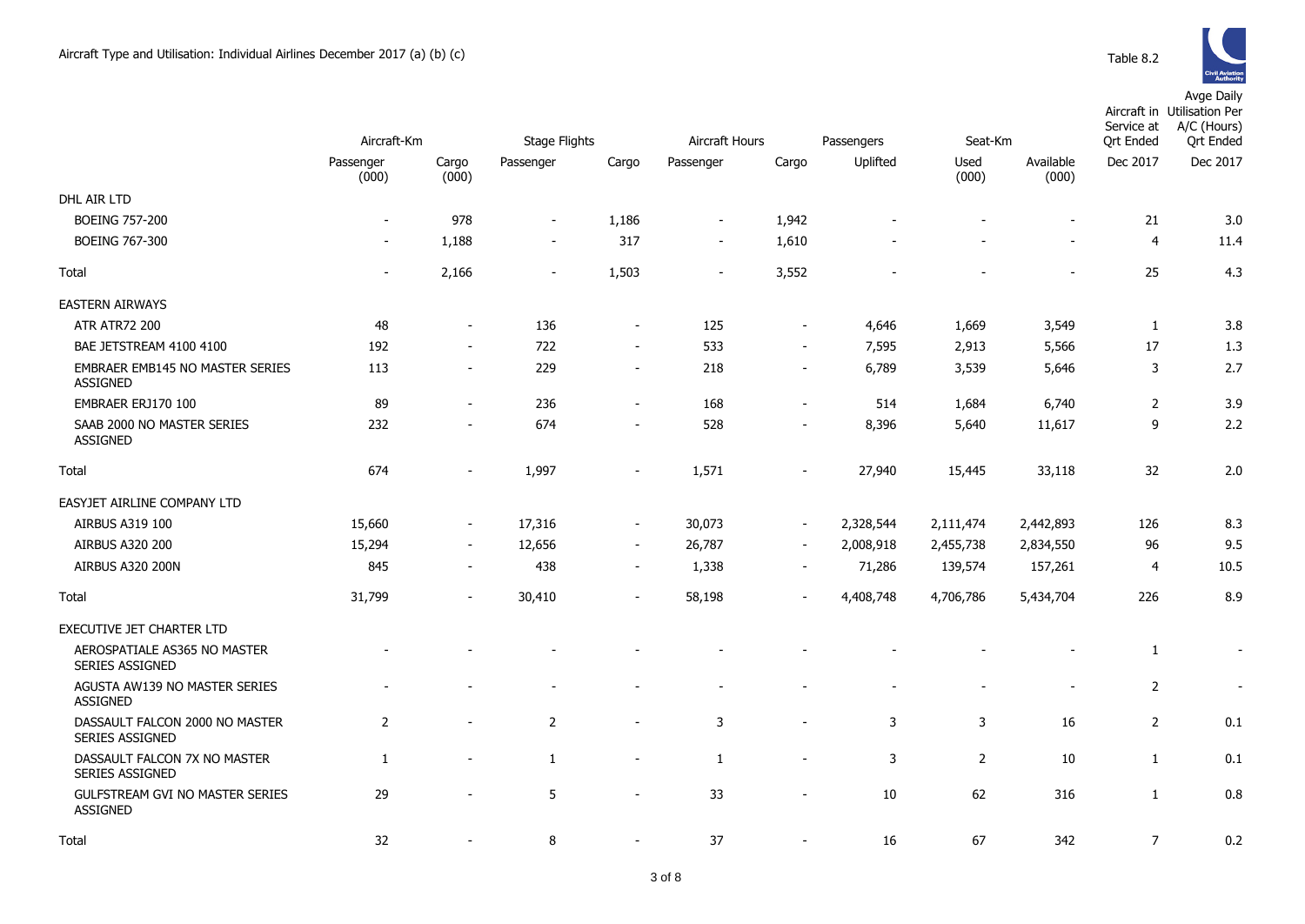

|                                                    | Aircraft-Km        |                          | <b>Stage Flights</b> |                          | Aircraft Hours<br>Passengers |                          |                          | Seat-Km       |                    | Service at<br><b>Qrt Ended</b> | Aircraft in Utilisation Per<br>A/C (Hours)<br><b>Ort Ended</b> |
|----------------------------------------------------|--------------------|--------------------------|----------------------|--------------------------|------------------------------|--------------------------|--------------------------|---------------|--------------------|--------------------------------|----------------------------------------------------------------|
|                                                    | Passenger<br>(000) | Cargo<br>(000)           | Passenger            | Cargo                    | Passenger                    | Cargo                    | Uplifted                 | Used<br>(000) | Available<br>(000) | Dec 2017                       | Dec 2017                                                       |
| <b>FLYBE LTD</b>                                   |                    |                          |                      |                          |                              |                          |                          |               |                    |                                |                                                                |
| <b>ATR ATR72 200</b>                               | 226                | $\overline{\phantom{a}}$ | 655                  | $\overline{\phantom{a}}$ | 715                          | $\blacksquare$           | $\overline{\phantom{a}}$ | 9,405         | 15,789             | 5                              | 6.2                                                            |
| DE HAVILLAND DHC8 400                              | 3,468              | $\overline{\phantom{a}}$ | 8,085                | $\overline{\phantom{a}}$ | 10,054                       | $\overline{\phantom{a}}$ | 472,074                  | 205,786       | 270,494            | 56                             | 6.3                                                            |
| EMBRAER ERJ170 200                                 | 1,026              | $\sim$                   | 1,547                | $\sim$                   | 2,320                        | $\sim$                   | 106,802                  | 71,210        | 90,323             | 11                             | 7.4                                                            |
| EMBRAER ERJ190 200                                 | 561                | $\sim$                   | 850                  | $\overline{\phantom{a}}$ | 1,240                        | $\overline{\phantom{a}}$ | 69,683                   | 44,509        | 66,139             | $\overline{7}$                 | 6.4                                                            |
| Total                                              | 5,280              | $\blacksquare$           | 11,137               | $\blacksquare$           | 14,329                       | $\blacksquare$           | 648,559                  | 330,910       | 442,745            | 79                             | 6.5                                                            |
| <b>GAMA AVIATION (UK) LTD</b>                      |                    |                          |                      |                          |                              |                          |                          |               |                    |                                |                                                                |
| BEECH 200 NO MASTER SERIES<br><b>ASSIGNED</b>      |                    |                          |                      |                          |                              |                          |                          |               |                    | $\overline{4}$                 |                                                                |
| BOMBARDIER BD700 1A10 NO MASTER<br>SERIES ASSIGNED |                    |                          |                      |                          |                              |                          |                          |               | $\blacksquare$     | 3                              | $\overline{\phantom{a}}$                                       |
| CANADAIR CL600 2B16 600                            |                    |                          |                      |                          |                              |                          |                          |               |                    | 3                              | $\sim$                                                         |
| CESSNA 510 NO MASTER SERIES<br><b>ASSIGNED</b>     |                    |                          |                      |                          |                              |                          |                          |               |                    | 2                              | $\blacksquare$                                                 |
| CESSNA 560 NO MASTER SERIES<br><b>ASSIGNED</b>     |                    |                          |                      |                          |                              |                          |                          |               |                    | 2                              | $\sim$                                                         |
| GULFSTREAM GV NO MASTER SERIES<br><b>ASSIGNED</b>  | 26                 | ÷,                       | 3                    | $\blacksquare$           | 34                           | $\blacksquare$           | 16                       | 118           | 362                | $\mathbf{1}$                   | 0.8                                                            |
| LEARJET 45 NO MASTER SERIES<br><b>ASSIGNED</b>     |                    |                          | ۰                    | ۰                        | ۰                            |                          |                          |               | ۰                  | 1                              | $\sim$                                                         |
| RAYTHEON HAWKER 800                                |                    |                          |                      |                          |                              |                          |                          |               |                    | 1                              | $\overline{\phantom{a}}$                                       |
| Total                                              | 26                 |                          | 3                    |                          | 34                           | ÷                        | 16                       | 118           | 362                | 17                             | $\sim$                                                         |
| JET2.COM LTD                                       |                    |                          |                      |                          |                              |                          |                          |               |                    |                                |                                                                |
| BOEING 737-300                                     | 652                | $\overline{\phantom{a}}$ | 461                  | $\overline{\phantom{a}}$ | 1,142                        | $\overline{\phantom{a}}$ | 55,849                   | 81,127        | 96,490             | 18                             | 3.7                                                            |
| <b>BOEING 737-800</b>                              | 4,600              | $\blacksquare$           | 1,926                | $\overline{\phantom{a}}$ | 7,073                        | $\sim$                   | 298,033                  | 720,501       | 869,446            | 45                             | 6.9                                                            |
| <b>BOEING 757-200</b>                              | 607                | $\blacksquare$           | 222                  | $\blacksquare$           | 909                          | $\overline{\phantom{a}}$ | 45,543                   | 127,561       | 142,685            | 11                             | 4.2                                                            |
| Total                                              | 5,859              | $\blacksquare$           | 2,609                | $\overline{\phantom{a}}$ | 9,124                        |                          | 399,425                  | 929,189       | 1,108,621          | 74                             | 5.6                                                            |
| JOTA AVIATION LTD                                  |                    |                          |                      |                          |                              |                          |                          |               |                    |                                |                                                                |
| BAE AVRO146RJ 100                                  | 13                 |                          | 25                   | $\overline{\phantom{a}}$ | 35                           | $\overline{a}$           | 266                      | 754           | 1,241              | 1                              | 1.2                                                            |
| BAE AVRO146RJ 85                                   | 28                 | $\overline{\phantom{a}}$ | 51                   | $\overline{\phantom{a}}$ | 70                           | $\overline{a}$           | 216                      | 1,725         | 2,616              | 1                              | 3.5                                                            |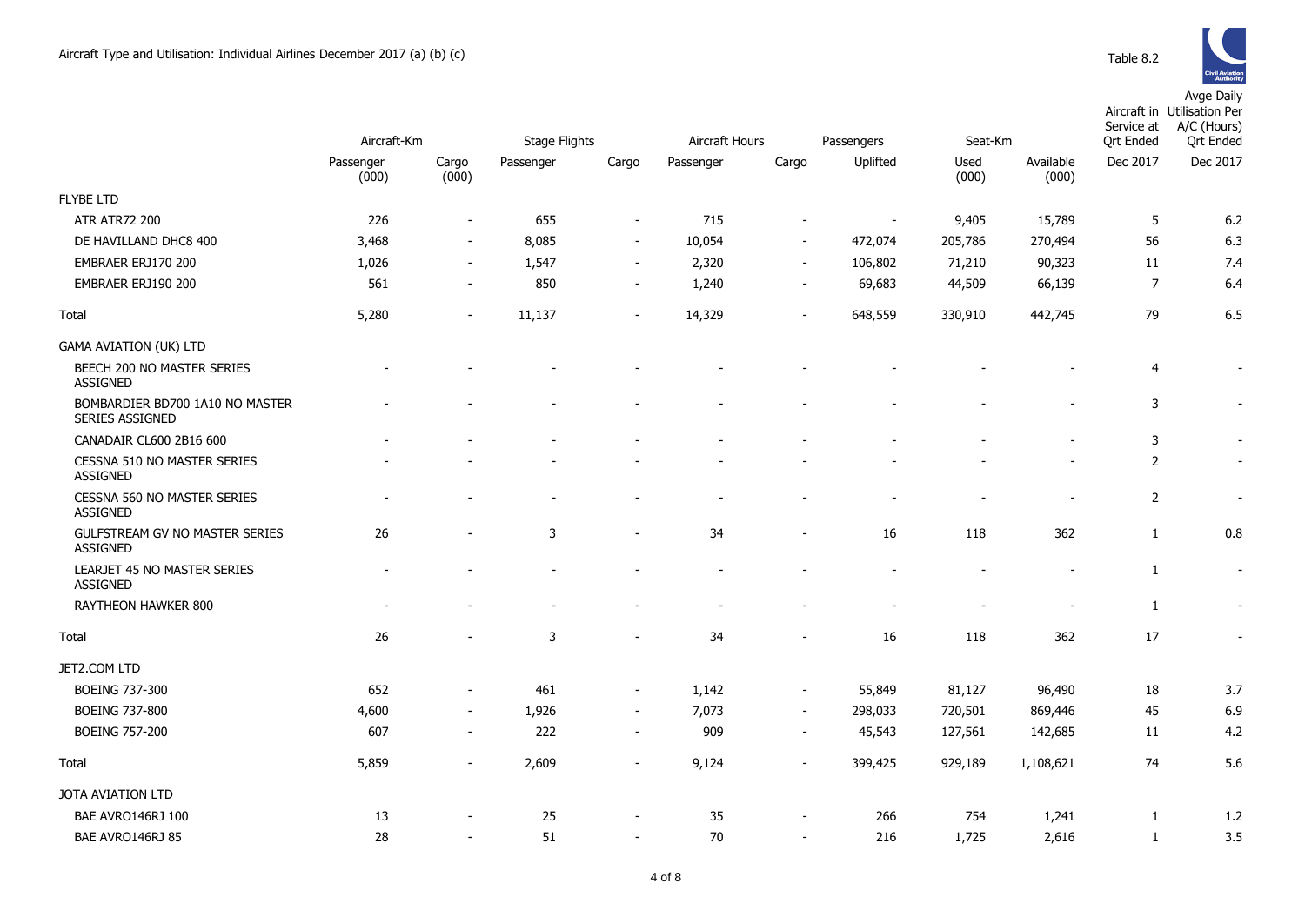Passenger



|                                                      |                                                      |                          |        |                          |                                                      |                               |                                                      |                                                      | . 2.2.3 3.4                                   | <b>Civil Aviation<br/>Authority</b>                                     |  |
|------------------------------------------------------|------------------------------------------------------|--------------------------|--------|--------------------------|------------------------------------------------------|-------------------------------|------------------------------------------------------|------------------------------------------------------|-----------------------------------------------|-------------------------------------------------------------------------|--|
| Aircraft-Km                                          |                                                      | Stage Flights            |        | Aircraft Hours           |                                                      | Passengers                    | Seat-Km                                              |                                                      | Aircraft in<br>Service at<br><b>Qrt Ended</b> | Avge Daily<br><b>Utilisation Per</b><br>A/C (Hours)<br><b>Qrt Ended</b> |  |
| enger<br>(000)                                       | Cargo<br>(000)                                       | Passenger                | Cargo  | Passenger                | Cargo                                                | Uplifted                      | Used<br>(000)                                        | Available<br>(000)                                   | Dec 2017                                      | Dec 2017                                                                |  |
| $\overline{\phantom{a}}$<br>$\overline{\phantom{a}}$ | $\overline{\phantom{a}}$<br>$\overline{\phantom{a}}$ | $\overline{\phantom{a}}$ | ۰<br>- | $\overline{\phantom{a}}$ | $\overline{\phantom{a}}$<br>$\overline{\phantom{a}}$ | -<br>$\overline{\phantom{a}}$ | $\overline{\phantom{0}}$<br>$\overline{\phantom{a}}$ | $\overline{\phantom{a}}$<br>$\overline{\phantom{a}}$ | 1<br>$\overline{\phantom{a}}$                 | 1.4<br>$\overline{\phantom{a}}$                                         |  |
| 41                                                   | $\overline{\phantom{a}}$                             | 76                       | $\sim$ | 105                      | $\overline{\phantom{a}}$                             | 482                           | 2,479                                                | 3,857                                                | 3                                             | 2.0                                                                     |  |
|                                                      |                                                      |                          |        |                          |                                                      |                               |                                                      |                                                      |                                               |                                                                         |  |

|                                                          | (000)                    | (000)                    |                |                          |       |                |                          | (000)   | (000)                    |                |                          |
|----------------------------------------------------------|--------------------------|--------------------------|----------------|--------------------------|-------|----------------|--------------------------|---------|--------------------------|----------------|--------------------------|
| JOTA AVIATION LTD                                        |                          |                          |                |                          |       |                |                          |         |                          |                |                          |
| <b>BAE BAE146 200</b>                                    | $\overline{\phantom{a}}$ |                          |                |                          |       |                |                          |         | $\overline{\phantom{a}}$ | $\mathbf{1}$   | 1.4                      |
| BEECH 90 NO MASTER SERIES<br><b>ASSIGNED</b>             |                          |                          |                |                          |       |                |                          |         |                          |                | $\sim$                   |
| Total                                                    | 41                       |                          | 76             | ۰                        | 105   |                | 482                      | 2,479   | 3,857                    | 3              | 2.0                      |
| <b>LOGANAIR LTD</b>                                      |                          |                          |                |                          |       |                |                          |         |                          |                |                          |
| <b>BRITTEN NORMAN BN2A</b><br>UNDESIGNATED MASTER SERIES | 13                       | $\blacksquare$           | 387            | $\overline{a}$           | 96    | $\sim$         | 1,440                    | 64      | 106                      | $\overline{2}$ | 1.8                      |
| DE HAVILLAND DHC6 400                                    | 37                       | $\blacksquare$           | 220            | $\sim$                   | 210   | $\sim$         | 1,703                    | 301     | 710                      | 3              | 2.6                      |
| DORNIER 328 NO MASTER SERIES<br><b>ASSIGNED</b>          | 73                       | $\sim$                   | 199            | $\overline{\phantom{a}}$ | 228   |                | 3,544                    | 1,383   | 2,276                    | 3              | 2.9                      |
| SAAB 2000 NO MASTER SERIES<br><b>ASSIGNED</b>            | 167                      | $\blacksquare$           | 524            | $\blacksquare$           | 496   | $\sim$         | 12,819                   | 4,067   | 8,326                    | 5              | 3.4                      |
| SAAB 340 NO MASTER SERIES ASSIGNED                       | 480                      | 17                       | 1,723          | 39                       | 1,696 | 63             | 28,103                   | 8,515   | 16,145                   | 17             | 3.5                      |
| Total                                                    | 770                      | 17                       | 3,053          | 39                       | 2,726 | 63             | 47,609                   | 14,330  | 27,563                   | 30             | 3.2                      |
| NORWEGIAN AIR UK LTD                                     |                          |                          |                |                          |       |                |                          |         |                          |                |                          |
| <b>BOEING 737-800</b>                                    | 216                      | $\blacksquare$           | 121            | $\overline{\phantom{a}}$ | 341   |                | $\overline{\phantom{a}}$ | 29,566  | 40,251                   | 1              | 10.8                     |
| <b>BOEING 787 9</b>                                      | 348                      | $\sim$                   | 32             | $\blacksquare$           | 432   | $\sim$         | 9,370                    | 101,898 | 119,712                  | $\mathbf{1}$   | 14.6                     |
| Total                                                    | 564                      | $\overline{\phantom{a}}$ | 153            | $\overline{\phantom{0}}$ | 773   |                | 9,370                    | 131,464 | 159,963                  | $\overline{2}$ | 12.7                     |
| RVL AVIATION LTD                                         |                          |                          |                |                          |       |                |                          |         |                          |                |                          |
| CESSNA 310 NO MASTER SERIES<br><b>ASSIGNED</b>           |                          |                          |                |                          |       |                |                          |         |                          | $\overline{4}$ | $\sim$                   |
| CESSNA 402 NO MASTER SERIES<br><b>ASSIGNED</b>           |                          |                          |                |                          |       |                |                          |         |                          | 1              | $\overline{\phantom{a}}$ |
| <b>CESSNA 404 NO MASTER SERIES</b><br><b>ASSIGNED</b>    |                          |                          |                |                          |       |                |                          |         | $\overline{\phantom{a}}$ | 5              | $\overline{\phantom{a}}$ |
| CESSNA F406 NO MASTER SERIES<br><b>ASSIGNED</b>          | $\overline{2}$           | 1                        | $\overline{7}$ | 1                        | 4     | $\overline{2}$ | $\blacksquare$           | 3       | 12                       | 6              | 0.1                      |
| Total                                                    | 2                        | 1                        | 7              | 1                        | 4     | $\overline{2}$ |                          | 3       | 12                       | 16             |                          |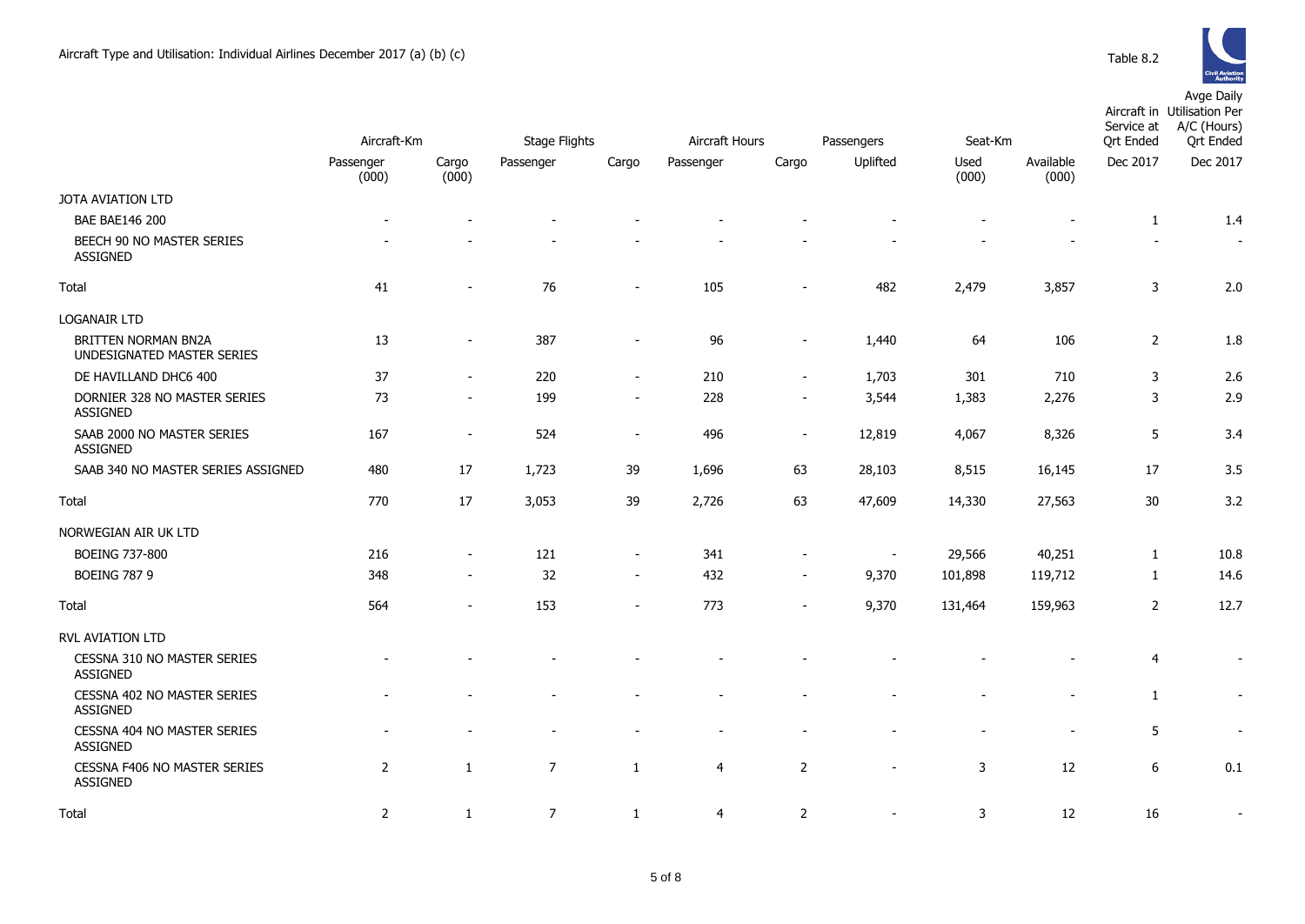

|                                                           | Aircraft-Km        |                          | Stage Flights  |                | <b>Aircraft Hours</b> | Seat-Km                  |                        | Service at<br><b>Ort Ended</b> | Aircraft in Utilisation Per<br>A/C (Hours)<br><b>Ort Ended</b> |                |                          |
|-----------------------------------------------------------|--------------------|--------------------------|----------------|----------------|-----------------------|--------------------------|------------------------|--------------------------------|----------------------------------------------------------------|----------------|--------------------------|
|                                                           | Passenger<br>(000) | Cargo<br>(000)           | Passenger      | Cargo          | Passenger             | Cargo                    | Passengers<br>Uplifted | Used<br>(000)                  | Available<br>(000)                                             | Dec 2017       | Dec 2017                 |
| SAXONAIR CHARTER LTD                                      |                    |                          |                |                |                       |                          |                        |                                |                                                                |                |                          |
| CESSNA 510 NO MASTER SERIES<br><b>ASSIGNED</b>            |                    |                          |                |                |                       |                          |                        |                                |                                                                | 1              |                          |
| EMBRAER EMB505 NO MASTER SERIES<br>ASSIGNED               |                    |                          |                |                |                       |                          |                        |                                |                                                                | $\mathbf{1}$   | $\overline{\phantom{a}}$ |
| EMBRAER EMB550 NO MASTER SERIES<br><b>ASSIGNED</b>        | $\overline{7}$     | $\overline{\phantom{0}}$ | 13             |                | 13                    |                          | 47                     | 26                             | 71                                                             | $\mathbf{1}$   | 0.8                      |
| GULFSTREAM GV NO MASTER SERIES<br><b>ASSIGNED</b>         | 20                 |                          | $\overline{7}$ |                | 27                    |                          | 16                     | 74                             | 313                                                            | 1              | 1.3                      |
| RAYTHEON HAWKER 800                                       |                    |                          |                |                |                       |                          |                        | $\overline{\phantom{a}}$       |                                                                | 3              | $\overline{\phantom{a}}$ |
| Total                                                     | 27                 |                          | 20             |                | 40                    |                          | 63                     | 100                            | 384                                                            | $\overline{7}$ | 0.3                      |
| TAG AVIATION (UK) LTD                                     |                    |                          |                |                |                       |                          |                        |                                |                                                                |                |                          |
| AIRBUS A319 100                                           |                    |                          |                |                |                       |                          |                        |                                |                                                                | $\mathbf{1}$   | $\overline{\phantom{a}}$ |
| <b>BOEING 757-200</b>                                     |                    |                          |                |                |                       |                          |                        |                                |                                                                | $\mathbf{1}$   | 0.4                      |
| BOMBARDIER BD100 1A10 NO MASTER<br>SERIES ASSIGNED        |                    |                          |                |                |                       |                          |                        |                                |                                                                | $\mathbf{1}$   | $\overline{\phantom{a}}$ |
| BOMBARDIER BD700 1A10 NO MASTER<br><b>SERIES ASSIGNED</b> | 52                 |                          | 6              |                | 61                    |                          | 36                     | 315                            | 722                                                            | 5              | 0.3                      |
| BOMBARDIER BD700 1A11 NO MASTER<br><b>SERIES ASSIGNED</b> |                    |                          |                |                |                       |                          |                        |                                | $\blacksquare$                                                 | $\mathbf{1}$   | $\overline{\phantom{a}}$ |
| BOMBARDIER CL600 2B19 NO MASTER<br>SERIES ASSIGNED        |                    |                          |                |                |                       |                          |                        |                                |                                                                | $\mathbf{1}$   | $\overline{\phantom{a}}$ |
| CANADAIR CL600 2B16 600                                   | 9                  |                          | 3              |                | 11                    |                          | 8                      | 17                             | 121                                                            | 4              | 0.4                      |
| DASSAULT FALCON 2000 NO MASTER<br>SERIES ASSIGNED         |                    |                          |                |                |                       |                          |                        |                                | $\blacksquare$                                                 | $\overline{2}$ | 0.2                      |
| DASSAULT FALCON 7X NO MASTER<br>SERIES ASSIGNED           |                    |                          |                |                |                       |                          |                        |                                |                                                                | 3              | $\overline{\phantom{a}}$ |
| DASSAULT FALCON 900EX NO MASTER<br>SERIES ASSIGNED        | 12                 |                          | 13             |                | 15                    |                          | 32                     | 39                             | 192                                                            | 3              | 0.2                      |
| EMBRAER EMB135 NO MASTER SERIES<br>ASSIGNED               | 9                  | $\blacksquare$           | 3              | $\sim$         | 12                    | $\overline{\phantom{a}}$ | 10                     | 27                             | 112                                                            | $\overline{2}$ | 0.2                      |
| GULFSTREAM GV NO MASTER SERIES<br><b>ASSIGNED</b>         | 29                 | $\overline{a}$           | 10             | $\blacksquare$ | 36                    | $\overline{\phantom{a}}$ | 53                     | 158                            | 549                                                            | $\mathbf{1}$   | 0.9                      |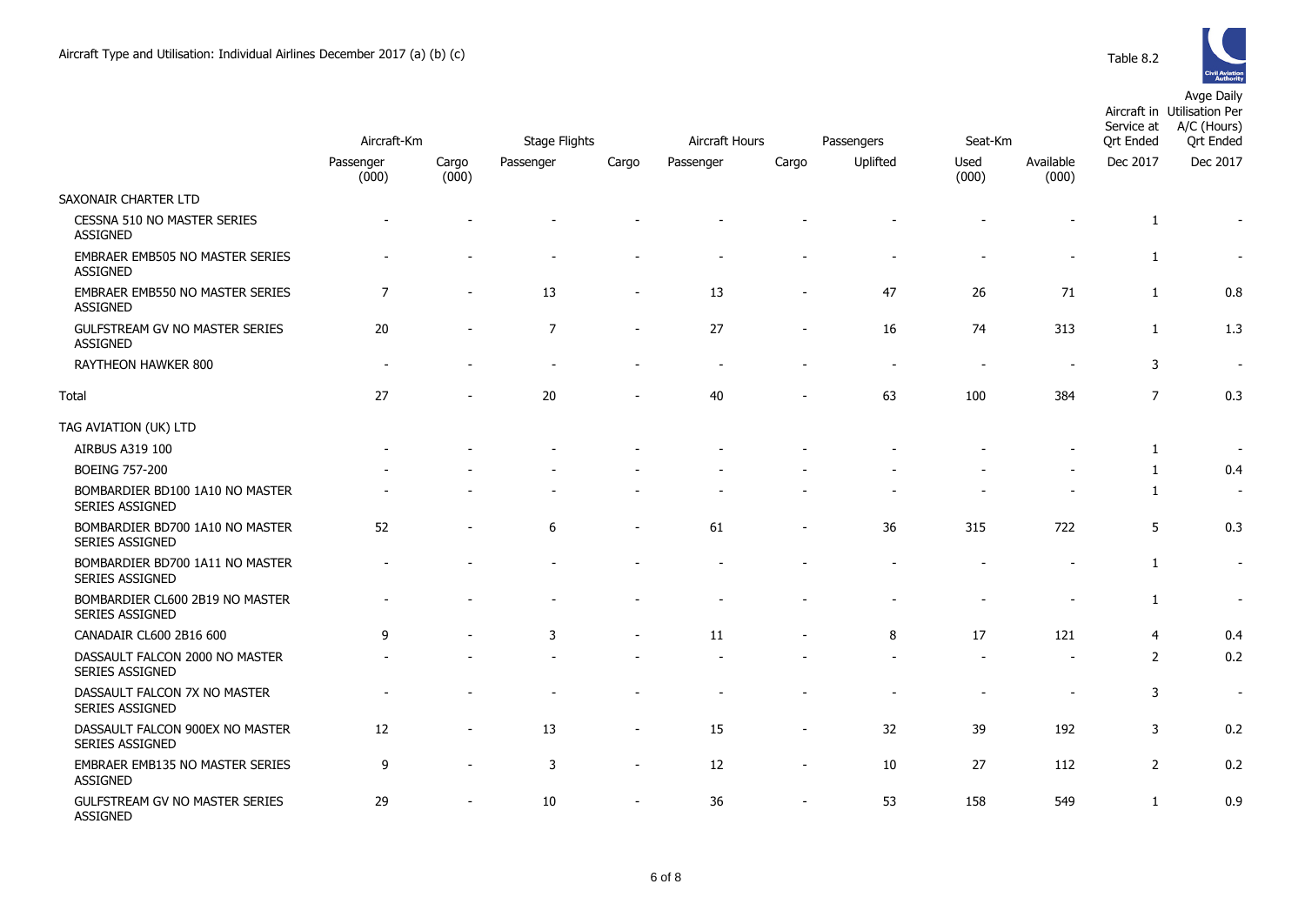

|                                                 | Aircraft-Km              |                          | Stage Flights  |                          | Aircraft Hours           |                          | Seat-Km<br>Passengers    |                          |                          | Service at<br><b>Qrt Ended</b> | Aircraft in Utilisation Per<br>A/C (Hours)<br><b>Qrt Ended</b> |
|-------------------------------------------------|--------------------------|--------------------------|----------------|--------------------------|--------------------------|--------------------------|--------------------------|--------------------------|--------------------------|--------------------------------|----------------------------------------------------------------|
|                                                 |                          |                          |                |                          |                          |                          |                          |                          |                          | Dec 2017                       |                                                                |
|                                                 | Passenger<br>(000)       | Cargo<br>(000)           | Passenger      | Cargo                    | Passenger                | Cargo                    | Uplifted                 | Used<br>(000)            | Available<br>(000)       |                                | Dec 2017                                                       |
| TAG AVIATION (UK) LTD                           |                          |                          |                |                          |                          |                          |                          |                          |                          |                                |                                                                |
| GULFSTREAM GVI NO MASTER SERIES<br>ASSIGNED     |                          |                          |                |                          |                          |                          |                          |                          |                          | $\mathbf{1}$                   |                                                                |
| Total                                           | 110                      |                          | 35             |                          | 135                      |                          | 139                      | 556                      | 1,696                    | 26                             | 0.2                                                            |
| THOMAS COOK AIRLINES LTD                        |                          |                          |                |                          |                          |                          |                          |                          |                          |                                |                                                                |
| AIRBUS A320 200                                 | 123                      | $\blacksquare$           | 38             | $\sim$                   | 175                      | $\sim$                   | 6,101                    | 19,740                   | 22,112                   | $\mathbf{1}$                   | 5.5                                                            |
| AIRBUS A321 200                                 | 2,802                    | $\overline{\phantom{a}}$ | 921            | $\overline{\phantom{a}}$ | 4,032                    | $\sim$                   | 166,484                  | 549,608                  | 616,207                  | 20                             | 8.4                                                            |
| AIRBUS A330-200                                 | 1,553                    | $\blacksquare$           | 218            | $\overline{\phantom{a}}$ | 2,009                    | $\sim$                   | 55,804                   | 419,931                  | 493,581                  | 5                              | 12.3                                                           |
| <b>BOEING 757-300</b>                           | 632                      | $\overline{\phantom{a}}$ | 212            | $\overline{\phantom{a}}$ | 921                      | $\sim$                   | 45,159                   | 156,618                  | 175,018                  | 5                              | 9.1                                                            |
| <b>BOEING 767-300</b>                           |                          | $\blacksquare$           |                |                          |                          |                          |                          |                          | $\overline{\phantom{a}}$ | $\overline{a}$                 | 7.3                                                            |
| Total                                           | 5,110                    | $\overline{\phantom{a}}$ | 1,389          | $\overline{\phantom{a}}$ | 7,137                    |                          | 273,548                  | 1,145,897                | 1,306,918                | 31                             | 9.2                                                            |
| TITAN AIRWAYS LTD                               |                          |                          |                |                          |                          |                          |                          |                          |                          |                                |                                                                |
| AIRBUS A318 100                                 | 21                       | $\blacksquare$           | 5              | $\sim$                   | 27                       | $\sim$                   | 91                       | 406                      | 659                      | $\mathbf{1}$                   | 0.9                                                            |
| AIRBUS A320 200                                 | 97                       | $\blacksquare$           | 53             | $\sim$                   | 154                      | $\sim$                   | 6,582                    | 13,072                   | 17,403                   | 2                              | 5.7                                                            |
| AIRBUS A321 200                                 | $\overline{7}$           |                          | 5              | $\overline{\phantom{a}}$ | 11                       |                          | 342                      | 923                      | 1,405                    | $\mathbf{1}$                   | 3.2                                                            |
| <b>BOEING 737-300</b>                           | 5                        | 5                        | 4              | 5                        | 9                        | 9                        | 44                       | 287                      | 690                      | $\mathbf{1}$                   | 1.7                                                            |
| BOEING 737-400                                  | $\overline{\phantom{a}}$ | 39                       | $\sim$         | 74                       | $\overline{\phantom{a}}$ | 87                       | $\overline{\phantom{a}}$ | $\overline{\phantom{a}}$ |                          | 1                              | 3.1                                                            |
| <b>BOEING 757-200</b>                           | 34                       | $\overline{\phantom{a}}$ | 25             | $\sim$                   | 59                       | $\sim$                   | 3,212                    | 3,842                    | 7,259                    | $\overline{2}$                 | 3.6                                                            |
| <b>BOEING 767-300</b>                           | 65                       | $\blacksquare$           | 19             | $\sim$                   | 93                       | $\overline{\phantom{a}}$ | 1,669                    | 10,704                   | 17,251                   | $\mathbf{1}$                   | 3.1                                                            |
| Total                                           | 228                      | 44                       | 111            | 79                       | 353                      | 96                       | 11,940                   | 29,234                   | 44,667                   | 9                              | 3.6                                                            |
| TRIAIR (BERMUDA) LTD                            |                          |                          |                |                          |                          |                          |                          |                          |                          |                                |                                                                |
| DASSAULT FALCON 7X NO MASTER<br>SERIES ASSIGNED | 22                       |                          | 4              | $\overline{\phantom{a}}$ | 28                       |                          | 16                       | 88                       | 264                      | $\mathbf{1}$                   | 0.4                                                            |
| Total                                           | 22                       |                          | $\overline{4}$ |                          | 28                       |                          | 16                       | 88                       | 264                      | $\mathbf{1}$                   | 0.4                                                            |
| TUI AIRWAYS LTD                                 |                          |                          |                |                          |                          |                          |                          |                          |                          |                                |                                                                |
| <b>BOEING 737-800</b>                           | 3,498                    | $\overline{\phantom{0}}$ | 1,412          | $\overline{\phantom{a}}$ | 5,221                    |                          | 234,124                  | 580,787                  | 661,047                  | 20                             | 7.9                                                            |